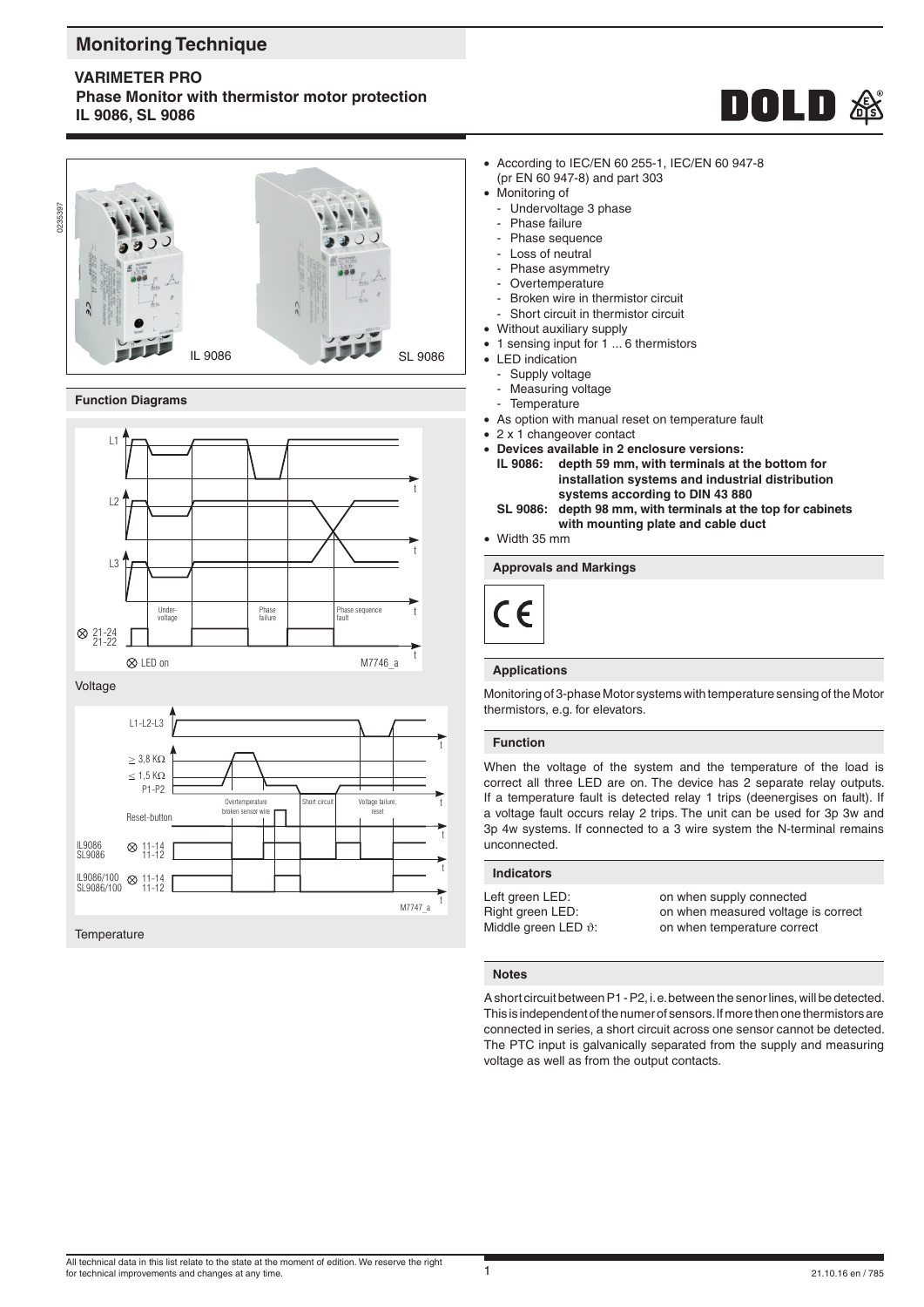#### **Circuit Diagram Technical Data**



#### **Connection Terminals**

| Terminal designation            | Signal designation         |
|---------------------------------|----------------------------|
| L1, L2, L3, N                   | Measuring- or supply input |
| P <sub>1</sub> , P <sub>2</sub> | Thermistor input           |
| 11, 12, 14; 21, 22, 24          | Changeover contacs         |

#### **Technical Data**

#### **Measuring Input Voltage**

**Measuring voltage**<br>L1 / L2 / L3 / N:

**Voltage range:** 0.8 ... 1.1 U<br>**Nominal frequency:** 50 / 60 Hz **Nominal frequency: Frequency range:** 45 ... 65 Hz **Undervoltage detection:** approx. 0.7 ± 0.15 x U<sub>N</sub><br>**Asymmetry detection:** approx. 20° angle asym **Hysteresis:**  $\leq 6 \% \times U_{N}$ <br>**Response delay:**  $100 ... 300$  ms **Response delay:**<br>Operate delay:

3 / N AC 400 / 230 V (other voltages on request)<br> $0.8 ... 1.1 U_{N}$ approx. 20° angle asymmetrie<br> $\leq 6$  % x U. 15 ... 30 ms ( $0$ V  $\Rightarrow$  U<sub>N</sub>)

#### **Measuring Input Thermistor (P1,P2)**

**Temperature sensor:** PTC-sensor acc. to DIN 44 081/082<br>**Number of sensors:** 1 ... 6 piece in series **Number of sensors: Response value:** 3.2 ... 3.8 kΩ<br>**Reset value:** 1.5 ... 1.8 kΩ **Short circuit in sensor line: Load on sensor circuit:**  $<$  5 mW (at R = 1.5 k $\Omega$ ) **Broken sensor circuit:** > 3.8 kΩ **Measuring voltage:**  $≤ 2$  V (at R = 1.5 kΩ)<br>**Measuring current:**  $≤ 1$  mA (at R = 1.5 kΩ) **Voltage on P1,P2 on open sensor circuit:** approx. DC 12 V **Short circuit current on sensor circuit:** approx. DC 1.5 mA

**Relay Output**

**Contacts** IL/SL 9086.38: 1 changeover contact

**Contact material:** AgNi 0.15 + 0.3 µm AU **Thermal current**  $I_n$ **:**  $2 \times 4$  A **Switching capacity** to AC 15<br>NO contact: NO contact: 3 A / AC 230 V IEC/EN 60 947-5-1<br>NC contact: 1 A / AC 230 V IEC/EN 60 947-5-1 **Electrical life:** to AC 15 at 1 A, AC 230 V:<br>Switching voltage: **Switching voltage:** min. 10 V ; max. DC 120 V / AC 250 V<br>**Switching current:** min. 0.1 A ; max. 5 A **Switching load:** min. 1 W, 1 VA; max. 120 W, 1250 VA **Short circuit strength** max. fuse rating:  $4 A gG / gL$  IEC/EN 60947-5-1 **Mechanical life:** 

 $1.5 ... 1.8 kΩ$ <br> $10 ... 30 Ω$  $\leq$  1 mA (at R = 1.5 kΩ)

(phase failure, contact 21-22-24)

(temperature fault, contact 11-12-14)

 $6 \times 10^5$  switching cycles IEC/EN 60 947-5-1

IEC/EN 60 947-5-1

1 changeover contact

min. 0.1 A ; max. 5 A

 $> 10<sup>8</sup>$  switching cycles

**General Data**

| <b>Operating mode:</b>        | Continuous operation                              |                      |
|-------------------------------|---------------------------------------------------|----------------------|
| <b>Temperature range</b>      |                                                   |                      |
| Operation:                    | $-20+60$ °C                                       |                      |
| Storage:                      | $-25+60 °C$                                       |                      |
| Altitude:                     | $< 2.000 \text{ m}$                               |                      |
| Input current                 |                                                   |                      |
| L1:                           | approx. 7 mA                                      |                      |
| L2:                           | approx. 7 mA                                      |                      |
| L3:                           | approx. 1.5 mA                                    |                      |
| <b>Nominal consumption:</b>   | approx. 3.5 VA                                    |                      |
| <b>Clearance and creepage</b> |                                                   |                      |
| distances                     |                                                   |                      |
| Rated impulse voltage /       |                                                   |                      |
| pollution degree              |                                                   |                      |
| Input/Output:                 | 4 kV / 2                                          | IEC 60 664-1         |
| <b>EMC</b>                    |                                                   |                      |
| Electrostatic discharge:      | 8 kV (air)                                        | IEC/EN 61 000-4-2    |
| <b>HF-irradiation</b>         |                                                   |                      |
| 80 MHz  2.7 GHz:              | 10 V/m                                            | IEC/EN 61 000-4-3    |
| Fast transients:              | 4 kV                                              | IEC/EN 61 000-4-4    |
| Surge voltages                |                                                   |                      |
| between                       |                                                   |                      |
| wires for power supply:       | 1 kV                                              | IEC/EN 61 000-4-5    |
| between wire and ground:      | 2 kV                                              | IEC/EN 61 000-4-5    |
| HF wire guided:               | 10V                                               | IEC/EN 61 000-4-6    |
| Interference suppression:     | Limit value class B                               | EN 55 011            |
| Degree of protection          |                                                   |                      |
| Housing:                      | IP 40                                             | IEC/EN 60 529        |
| Terminals:                    | IP 20                                             | <b>IEC/EN 60 529</b> |
| Housing:                      | Thermoplastic with V0 behaviour                   |                      |
|                               | according to UL subject 94                        |                      |
| <b>Vibration resistance:</b>  | Amplitude 0.35 mm                                 |                      |
|                               | frequency 10  55 Hz IEC/EN 60 068-2-6             |                      |
| <b>Climate resistance:</b>    | 20 / 060 / 04                                     | IEC/EN 60 068-1      |
| <b>Wire connection</b>        |                                                   |                      |
| max. cross section:           | $2 \times 2.5$ mm <sup>2</sup> solid or           |                      |
|                               | 2 x 1.5 mm <sup>2</sup> stranded wire with sleeve |                      |
|                               | DIN 46 228-1/-2/-3/-4                             |                      |
| Stripping lentgh:             | $10 \text{ mm}$                                   |                      |
| <b>Fixing torque:</b>         | $0.8$ Nm                                          |                      |
| <b>Mounting:</b>              | DIN rail                                          | <b>IEC/EN 60 715</b> |
| Weight                        |                                                   |                      |
| IL 9086:                      | 185 <sub>g</sub>                                  |                      |
| SL 9086:                      | 230 g                                             |                      |
| <b>Dimensions</b>             |                                                   |                      |
| Width x height x depth        |                                                   |                      |
| $II$ $0000$                   | 0.50000000                                        |                      |

| IL 9086: | $35 \times 90 \times 59$ mm |
|----------|-----------------------------|
| SL 9086: | 35 x 90 x 98 mm             |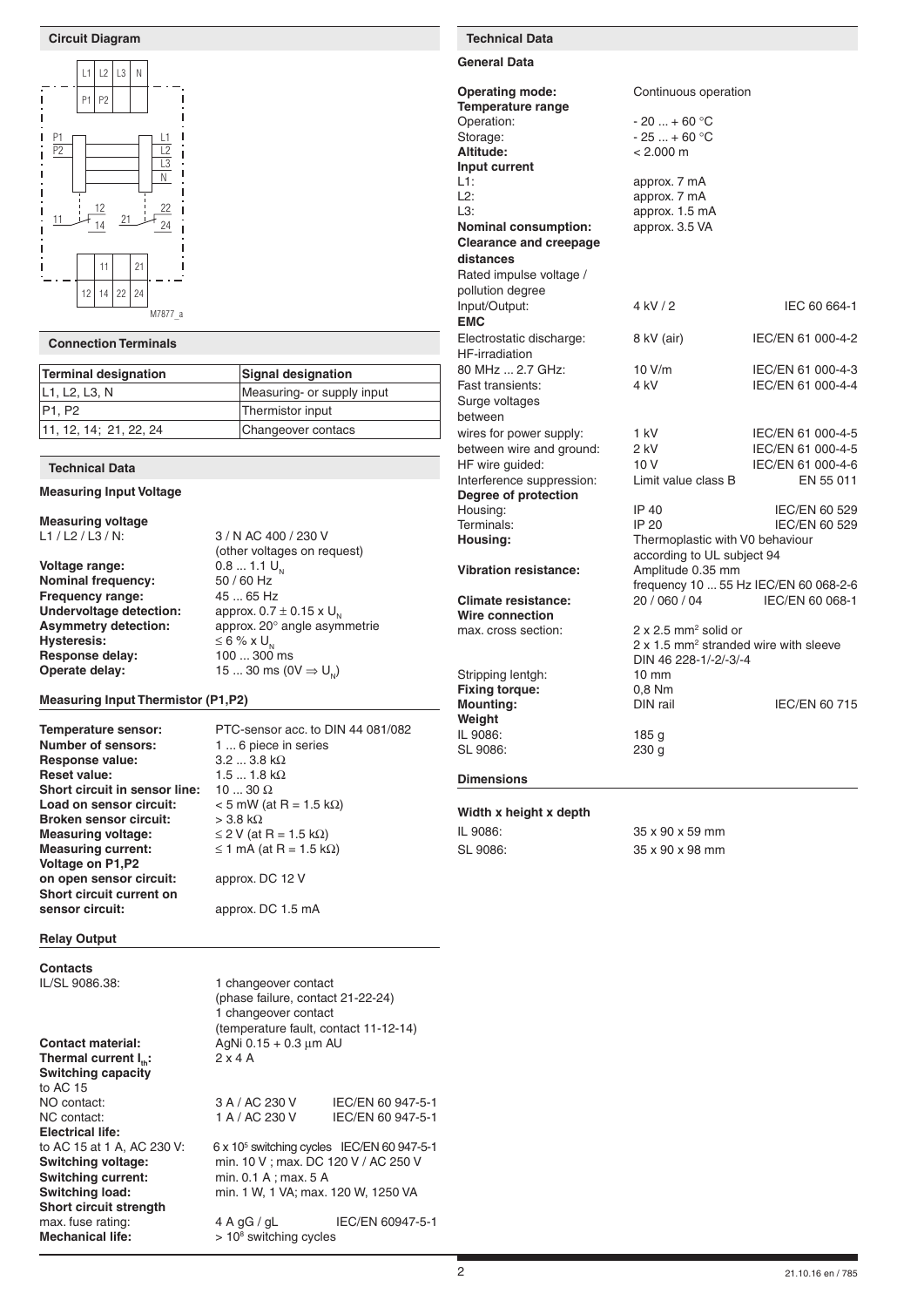#### **Standard Type**

| IL 9086.38 3 AC 400 V and 3 / N AC 400 / 230 V |                                      |  |
|------------------------------------------------|--------------------------------------|--|
| Article number:                                | 0053087                              |  |
| • Output:                                      | 1 changeover contact (phase failure) |  |
|                                                | 1 changeover contact                 |  |
|                                                | (temperature fault)                  |  |
| • Nominal voltage $U_{\omega}$ :               | 3 AC 400 V and 3 / N AC 400 / 230 V  |  |
| • Width:                                       | 35 mm                                |  |
| SL 9086.38 3 AC 400 V and 3 / N AC 400 / 230 V |                                      |  |
| Article number:                                | 0054751                              |  |
| • Output:                                      | 1 changeover contact (phase failure) |  |
|                                                | 1 changeover contact                 |  |
|                                                | (temperature fault)                  |  |
| • Nominal voltage $U_{\omega}$ :               | 3 AC 400 V and 3 / N AC 400 / 230 V  |  |
| • Width:                                       | 35 mm                                |  |

#### L1 L2  $\overline{3}$

**Connection Examples**



# **Variant**

IL 9086.38/100 with manual reset after detection of overtemperature or short circuit in the sensor circuit. The output can be reset by pressing the reset button or by disconnecting the voltage for a short period after the temperature returned to good value.

## **Ordering example vor variant**

## IL 9086 .38 /\_ 00 3/N AC 400/230 V 50/60 Hz